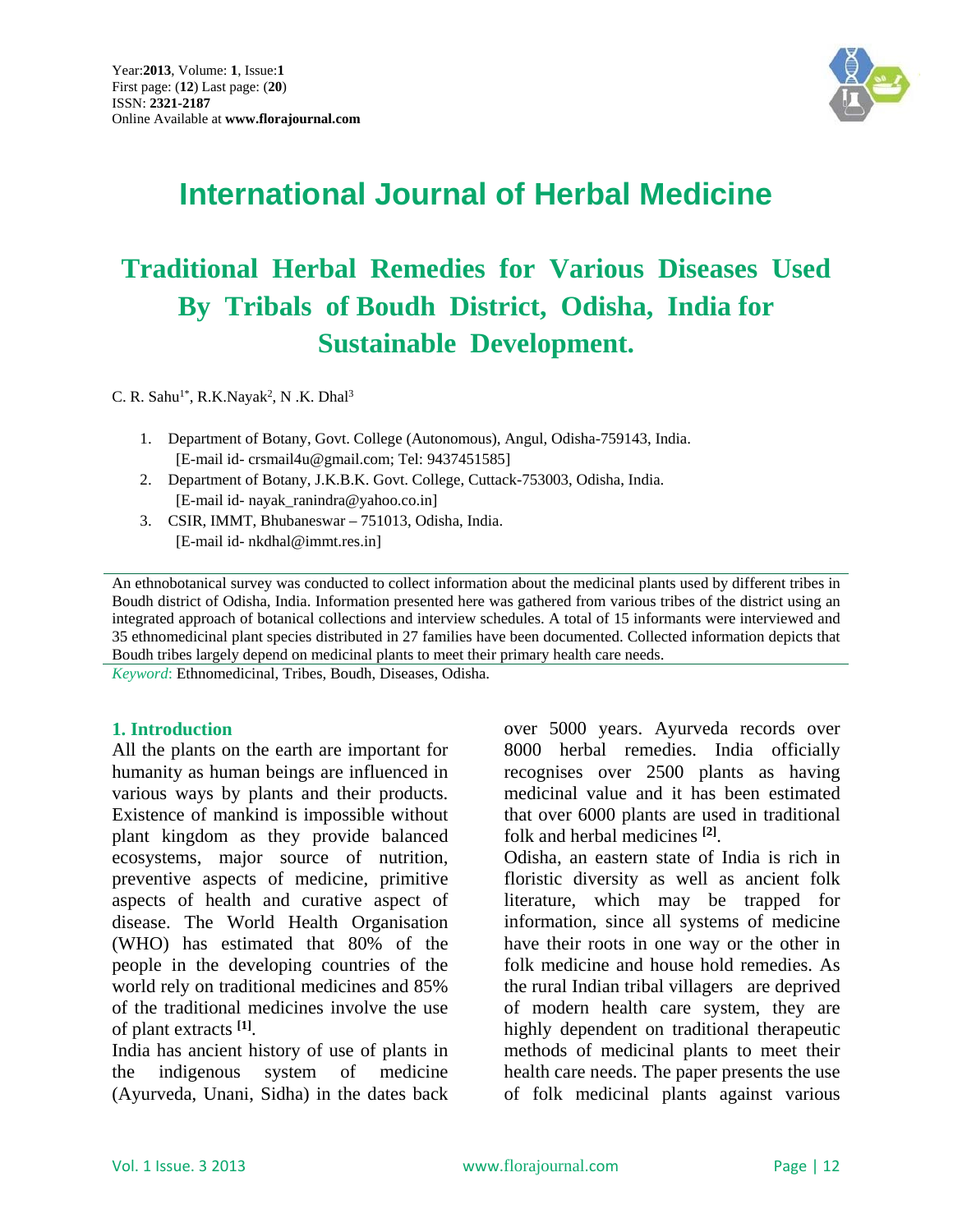ailments of human beings of different tribes of Boudh districts of Odisha.

### **2. Study Area:**

The district of Boudh is one of the centrally located district of Odisha, bounded in the north by river Mahanadi and Angul district, east by Nayagarh and Angul, south by Kandhamal and Nayagarh, west by river Tel and Sonepur district. It lies between  $20^0 22$ '- $20^0$ 50'Northern latitudes and  $83^0$  $83^{0}34'$ -84<sup>0</sup>49'Eastern longitudes. The district is situated in the valley of rivers like Tel and Mahanadi. The total population of the district is 3,73,372 (Census, 2001), out of which scheduled caste population is 81,710 and scheduled tribe population is 46,557. The total area of the district is 3098 sq km., being located in the Eastern Ghats, it possesses rich and diversified floristic composition with 1277.17 Sq. Km. forest cover which is 40.51% of geographical area. The average annual rainfall ranges between 160-200 mm, minimum and maximum temperature is  $8\,^0C$  and  $44\,^0C$  and soil type is red sandy to red loamy in nature. The whole area can be divided into the northern plains and southern elevated plateau harbouring tropical dry-deciduous, moistmixed deciduous and semi-evergreen type of forests. Sal (*Shorea robusta* Gaertn.) is the dominant tree species with its usual associates **[3-4]**.

The forest rich area is inhabited chiefly by the tribals. The tribals have their unique forest dependent life style and traditional concept on diseases and medicines. They are living under varying geo-ecological setting of hills and forest areas and far away from modern convenience of life. They are food gatherers, hunters, forest-land cultivators and minor forest produce collectors. Out of 6 million tribals, about 62 notified scheduled tribes for the state of Odisha, Boudh district is represented by 25 ethnic tribal communities. A careful scrutiny reveal that

the bulk of tribal population belongs to Kondh, Gond, Saura, Mirdhas, Mundas, Kharia, Kora, Kolha etc. with Kui as their lingua franca **[6]**.

A detailed perusal of the ethnobotanical records, reveal that a number of outstanding botanists led several ethnobotanical studies in different parts of Odisha. From the literature it reveals that Boudh district with rich flora has remained ethno medicinally unexplored. Therefore present study has been undertaken to record less-known ethno medicines from different tribal communities of the district **[7-13]**.

## **3. Materials and Methods:**

Ethnobotanical surveys were conducted in different reserve forest namely Padmotola, Arakhpadar, Hatidhara, Aragarh, Mundesar, Podhal, Jamkhol as a part of research (Assessment of ethnic bioresources of Boudh district), among which 25 tribal dominated villages (randomly selected) of 10 Gram panchayats of Boudh district in different seasons from 2012 to 2013. Selected local inhabitants and the tribal medicine men (Gaon Disari) were interviewed to gather first-hand information on ethnomedicinal uses of plants.

These tribal village-heads & Gaon Disari were taken to the forests as guide-cuminformant for collection of voucher specimens. Standard methods necessary for taxonomic study have been followed for field collections. The plants were correctly identified with the help of Flora books. Matching of voucher specimens were done with the authentic herbarium at RRL-B and RPRC, Bhubaneswar. The herbarium specimens are preserved in the herbarium of the Department of Botany, Government (Autonomous) college, Angul, Odisha **[14-17]**.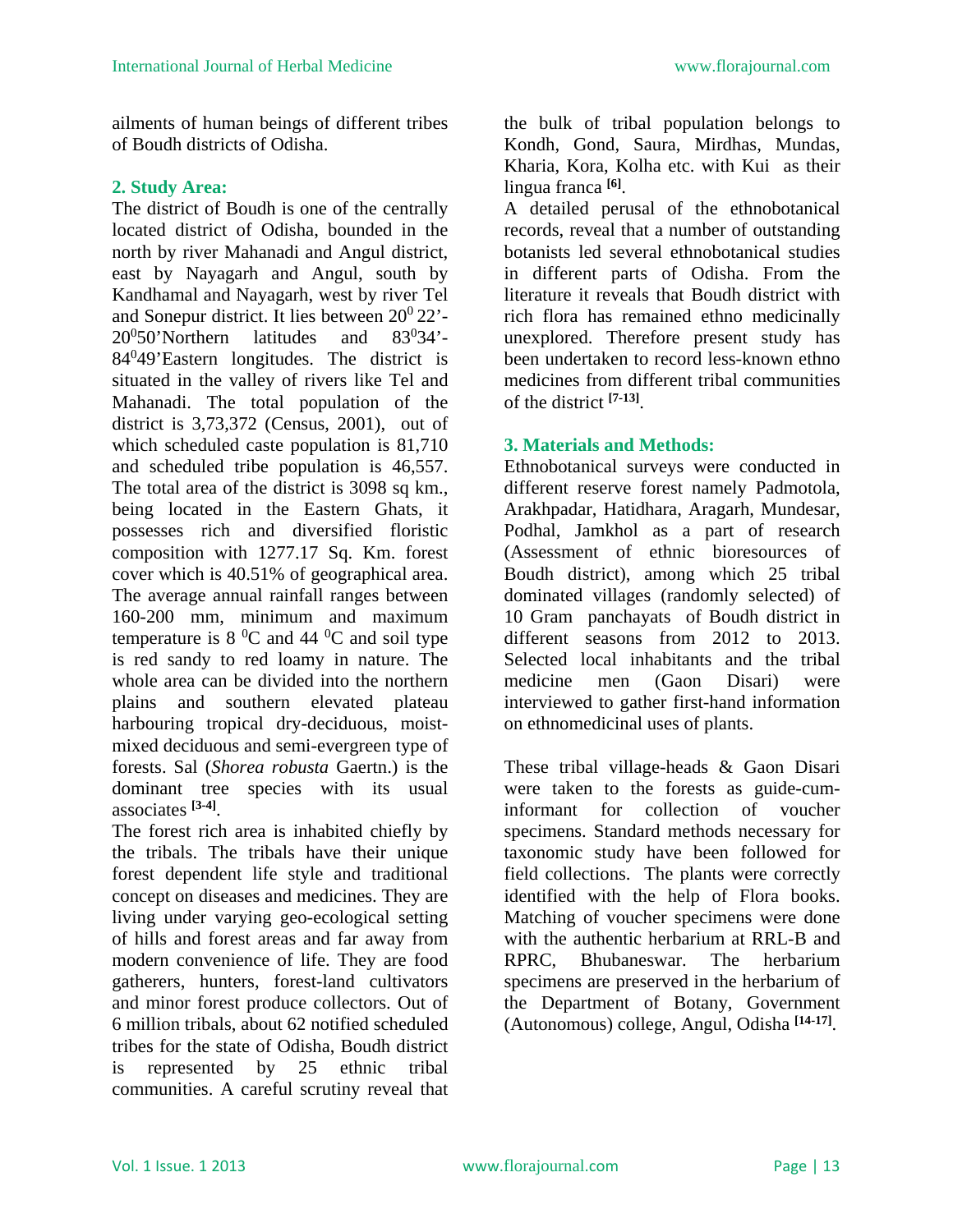### **4. Results**

The present paper documents the ethnomedicinal uses of 35 plant species belonging to 27 families from forest area of Boudh district in Odisha to treat 26 different ailments and diseases affecting tribals of this area. Most of the species are in local distribution and few species are in cultivation in gardens. Different parts of medicinal plants are used in preparation of medicinal pastes or concoctions, the leaves and stems were the most frequently used parts followed by whole plant, fruits, roots

and latex or exudes. Most of the species are used to treat only one disease, only few diseases treated with more than one species. The plant species are arranged in alphabetical order according to scientific names for convenience. For each plant species given in the following table, details of scientific names, family, local names, locality with accession number and uses provided with the parts harvested for treatment and the manner of processing and administration.

| <b>Table 1:</b> Ethnomedicinal Perspectives of Botanicals used by Tribals of Boudh District, Odisha. |
|------------------------------------------------------------------------------------------------------|
|------------------------------------------------------------------------------------------------------|

| <b>Botanical names</b><br>Family   | <b>Local names</b><br>\Locality\<br>Voucher no. | Mode of<br>administration\<br><b>Diseases</b> |
|------------------------------------|-------------------------------------------------|-----------------------------------------------|
| Achyranthes aspera L.              | Ln. Apamaranga                                  | About 20 gm of leaf juice is                  |
| Amaranthaceae                      | Loc. Atalsara-005                               | administered orally to the                    |
|                                    |                                                 | pregnant woman for easy                       |
|                                    |                                                 | delivery.                                     |
| Acorus calamus L.                  | Ln. Bacha                                       | About half teaspoonful of                     |
| Araceae                            | Loc. Semiguda-                                  | powder prepared from dried                    |
|                                    | 602                                             | rhizome is taken twice daily                  |
|                                    |                                                 | to cure Asthma.                               |
|                                    |                                                 |                                               |
| Aerva lanata (L.) Juss.            | Ln. Paunsia                                     | 10 gm. of dried plant powder                  |
| Amaranthaceae                      | Loc. Sankori-030                                | taken along with barley water                 |
|                                    |                                                 | thrice a day for about 45 days                |
|                                    |                                                 | to dissolve Kidney stones &                   |
|                                    |                                                 | reduces urethral burning                      |
|                                    |                                                 | sensation.                                    |
|                                    |                                                 |                                               |
| Aloe vera (L.)Burm. f.             | Ln. Ghikuanri                                   | Mucilage is applied on the                    |
| Liliaceae                          | Loc. Jabar-025                                  | eye-lids before bed for 7 days                |
|                                    |                                                 | against Cataract.                             |
|                                    |                                                 |                                               |
| Bambusa arundinacea (Retz.) Willd. | Ln. Kanta Baunsa                                | Leaves ground with seeds of                   |
| Poaceae                            | Loc. Bhabpur-                                   | Sesamum & Trigonella and                      |
|                                    | 059                                             | the paste mixed with honey is                 |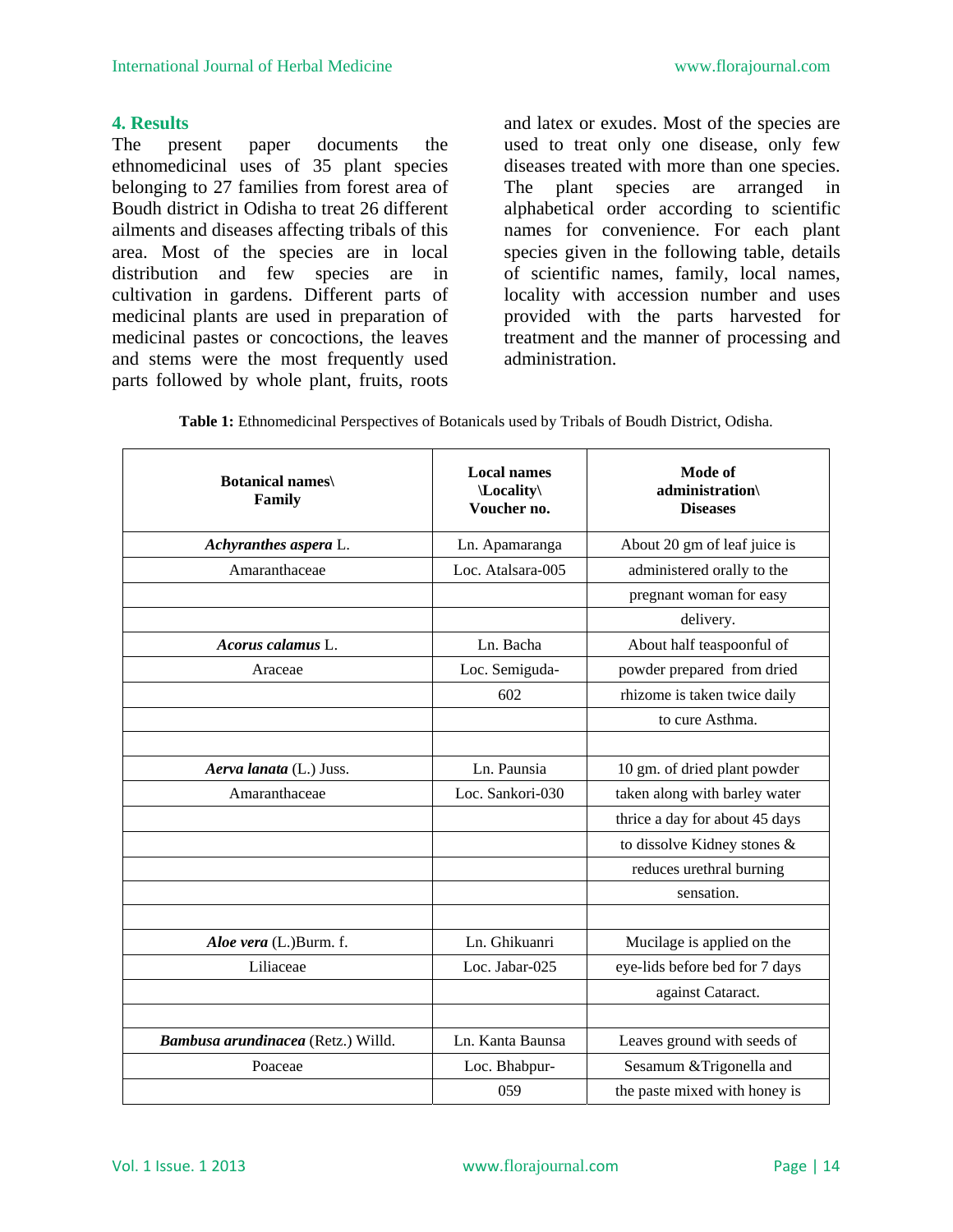|                                  |                 | taken for 3 days to Abort     |
|----------------------------------|-----------------|-------------------------------|
|                                  |                 | pregnancy of 3 months.        |
|                                  |                 |                               |
| Bauhinia purpurea L.             | Ln. Barada      | Dried seed paste mixed with   |
| Caesalpiniaceae                  | Loc. Hatigarh-  | coconut oil applied before    |
|                                  | 051             | bath eradicates the Lice.     |
|                                  |                 |                               |
|                                  |                 |                               |
| Butea monosperma (Lam.) Taub.    | Ln. Palasa      | 10-15 gm. of stem bark is     |
| Fabaceae                         | Loc. Chhatrang- | made into juice mixed with    |
|                                  | 055             | pinch of pepper powder and    |
|                                  |                 | cow milk administered once    |
|                                  |                 | in a month to dissolve Kidney |
|                                  |                 | stone.                        |
|                                  |                 |                               |
| Calotropis gigantea R. Br.       | Ln. Arakh       | 2-3 leaves mildly heated with |
| Asclepiadaceae                   | Loc. Kumari-052 | castor oil (Ricinus communis) |
|                                  |                 | and bandaged over the         |
|                                  |                 | testicles every-day against   |
|                                  |                 | Hydrocele.                    |
|                                  |                 |                               |
| Catharanthus roseus (L.) G. Don. | Ln.Sadabihari   | Leaf paste is applied on      |
| Apocynaceae                      | Loc. Kusang-111 | tumors and decoction given    |
|                                  |                 | orally in 30 ml. twice a day  |
|                                  |                 | for 1 month against Cancer.   |
|                                  |                 |                               |
| Coccinea grandis (L.) Voigt      | Ln. Kunduri     | Handful of leaves ground and  |
| Cucurbitaceae                    | Loc. Nuapada-   | mixed with 10 ml.of country   |
|                                  | 099             | liquor given twice in a week  |
|                                  |                 | against Heart ailments.       |
|                                  |                 |                               |
| Curculigo orchioides Gaertn.     | Ln. Talmuli     | 5 gm of powdered root tubers  |
| Hypoxidaceae                     | Loc. Padmotola- | mixed with cow milk is        |
|                                  | 126             | administered twice a week     |
|                                  |                 | against Seminal disorders and |
|                                  |                 | Leucorrhoea.                  |
|                                  |                 |                               |
| Diospyros melanoxylon Roxb.      | Ln. Kendu       | Stem bark extract given to    |
| Ebenaceae                        | Loc. Talpadar-  | pregnant women in two         |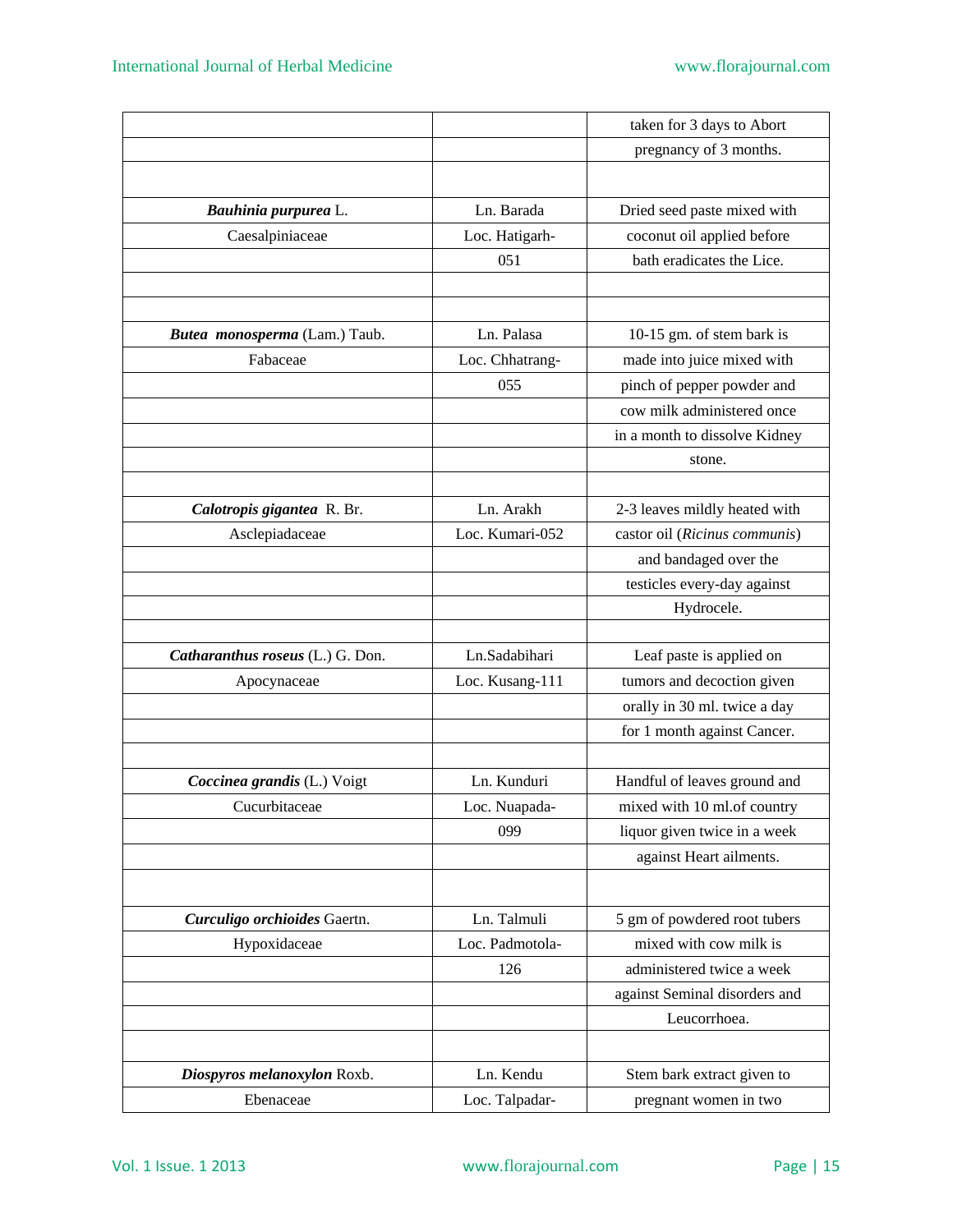|                                   | 327               | spoonfuls with a glass of rice             |
|-----------------------------------|-------------------|--------------------------------------------|
|                                   |                   | cooked water once in                       |
|                                   |                   | morning for 2 months from                  |
|                                   |                   | $6th$ & 7 <sup>th</sup> month of pregnancy |
|                                   |                   | against Anaemia.                           |
|                                   |                   |                                            |
| Eclipta prostrata (L.)L. Mant.    | Ln. Bhringaraj    | Whole plant ground with                    |
| Asteraceae                        | Loc. Marding-183  | black pepper, made into small              |
|                                   |                   | pills. 2 pills twice a day for 3           |
|                                   |                   | days is administered to                    |
|                                   |                   | infants against Jaundice                   |
|                                   |                   | & Fever.                                   |
|                                   |                   |                                            |
| Evolvulus alsinoides (L.)L. Sp.   | Ln.Bichhamalia    | Dried plant powder                         |
| Convolvulaceae                    | Loc. Gochhasahi-  | administered in 2 spoonful                 |
|                                   | 233               | twice a day for 2 months                   |
|                                   |                   | against Mental disorder.                   |
|                                   |                   |                                            |
| Ficus racemosa L.                 | Ln. Dimiri        | 5-10 gm. of stem made into                 |
| Moraceae                          | Loc.Kutibari-191  | paste added with pinch of soil             |
|                                   |                   | from termite mounds and                    |
|                                   |                   | made into tablets, given daily             |
|                                   |                   | once for 1 month against                   |
|                                   |                   | Cancer.                                    |
|                                   |                   |                                            |
| Geniosporum tenuiflorum (L.)Merr. | Ln.Bano Tulasi    | Leaf paste is applied on bitten            |
| Lamiaceae                         | Loc. Hinjol-640   | area in Rat bite to get relief.            |
|                                   |                   |                                            |
|                                   |                   |                                            |
| Gloriosa superba L.               | Ln. Ognisikha     | Tuber extract 1teaspoonful                 |
| Liliaceae                         | Loc. Sankhajuria- | taken twice a day for 5 days               |
|                                   | 064               | is administered upto 3 months              |
|                                   |                   | pregnancy for abortion.                    |
|                                   |                   |                                            |
| Hedyotis corymbosa (L.) Lam.      | Ln. Gharpodia     | Whole plant decoction given                |
| Rubiaceae                         | Loc. Barapadar-   | with a glass of butter-milk in             |
|                                   | 483               | 3 spoonfuls twice a day for 5              |
|                                   |                   | days against Jaundice.                     |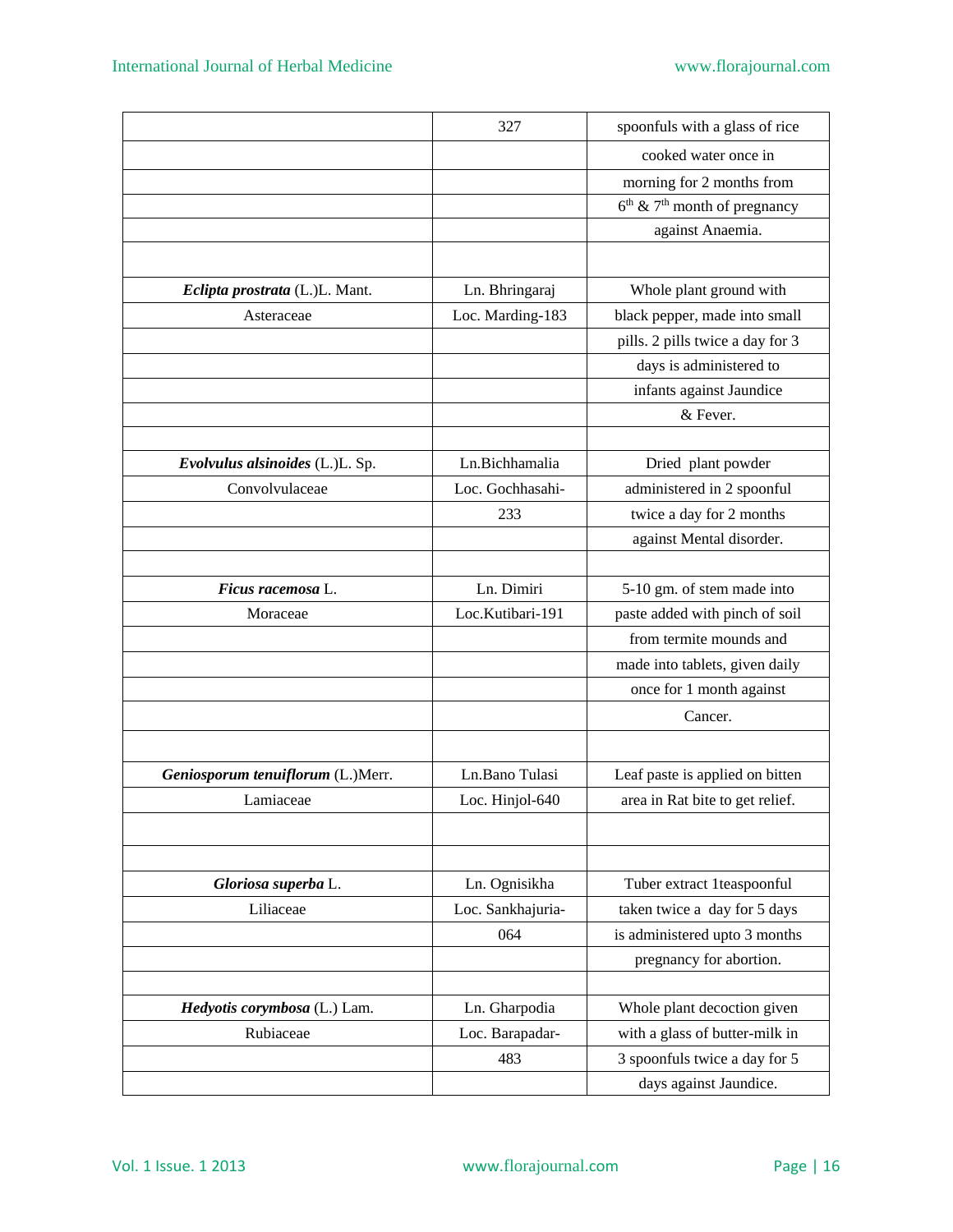| Hemidesmus indicus (L.)R.Br.           | Ln. Onontomul    | Root extract mixed with         |
|----------------------------------------|------------------|---------------------------------|
| Periplocaceae                          | Loc. Sipori-508  | honey is administered in        |
|                                        |                  | 2 spoonfuls thrice a day for 2- |
|                                        |                  | 3 weeks for Blood               |
|                                        |                  | purification.                   |
|                                        |                  |                                 |
| Holoptelea integrifolia (Roxb.)Planch. | Ln. Dharanj      | Stem bark decoction             |
| Ulmaceae                               | Loc. Mundipadar- | administered in 20 ml. twice    |
|                                        | 230              | a day for 7 days against        |
|                                        |                  | Rheumatism.                     |
|                                        |                  |                                 |
| Justicia adhatoda L.                   | Ln. Basango      | 3-4 leaves made into juice,     |
| Acanthaceae                            | Loc. Sagada-251  | added with water & pinch of     |
|                                        |                  | pepper powder, 2 spoonful       |
|                                        |                  | given internally once in a day  |
|                                        |                  | for a month against             |
|                                        |                  | Bronchitis.                     |
|                                        |                  |                                 |
| Justicia gendarussa Burm. f.           | Ln. Kukurdanti   | Decoction of leaves, tender     |
| Acanthaceae                            | Loc. Kuchuru-    | shoots and flower tops are      |
|                                        | 521              | given in chronic Rheumatism.    |
|                                        |                  |                                 |
| Lantana camara L.                      | Ln. Naguari      | Leaf decoction given in 2-3     |
| Verbenaceae                            | Loc. Dhalapur-   | spoonful twice a day for 4      |
|                                        | 498              | days against Malaria.           |
|                                        |                  |                                 |
| Manilkara zapota (L.)P. Royen          | Ln. Sapota       | Stem bark ground with black     |
| Sapotaceae                             | Loc. Ghantapada- | pepper & made into powder,      |
|                                        | 545              | mixed with sugar candy &        |
|                                        |                  | cow milk and administered 2     |
|                                        |                  | spoonful twice a day for 3      |
|                                        |                  | months against Piles.           |
| Mucuna pruriens (L.) DC.               | Ln. Baidonko     | 10-15 seeds were soaked         |
| Sapotaceae                             | Loc. Mundapada-  | overnight and the water is      |
|                                        | 296              | given in empty stomach twice    |
|                                        |                  | a week against Bone             |
|                                        |                  | fractures.                      |
|                                        |                  |                                 |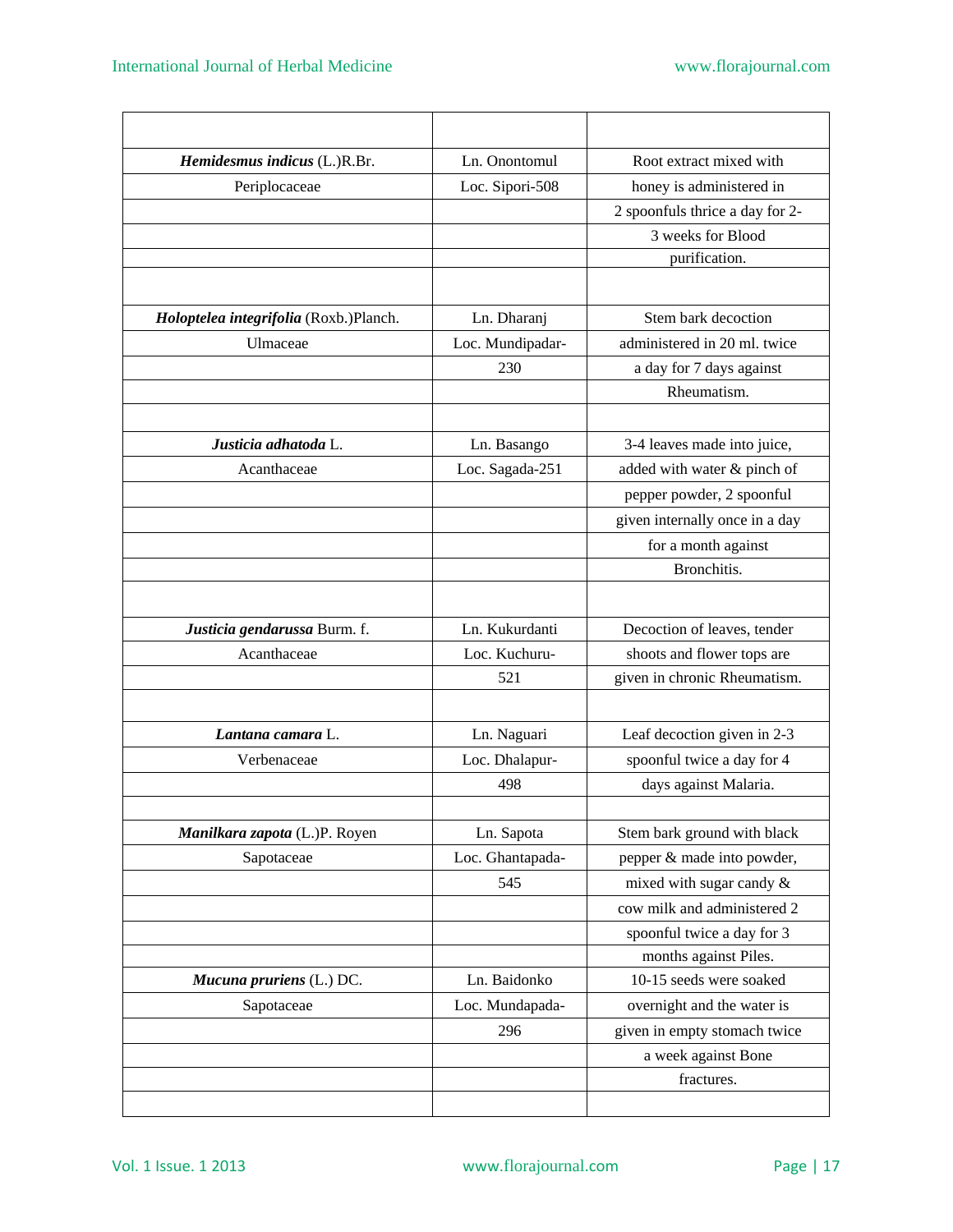| Nymphaea pubescens Willd.        | Ln. Nalikain     | Rhizome ground with seeds     |
|----------------------------------|------------------|-------------------------------|
| Nymphaeaceae                     | Loc. Gedrisahi-  | of Piper nigrum and paste     |
|                                  | 308              | applied externally on neck    |
|                                  |                  | against Goitre.               |
|                                  |                  |                               |
| Oxystelma esculenta (L.f.) R.Br. | Ln. Dudhialata   | Leaves boiled in Brassica oil |
| Asclepiadaceae                   | Loc. Baghiapada- | and applied on affected part  |
|                                  | 505              | against Scabies.              |
|                                  |                  |                               |
| Pedalium murex L.                | Ln. Gokshura     | Leaves and fruits ground      |
| Pedaliaceae                      | Loc. Gundulia-   | together into paste and is    |
|                                  | 499              | applied on testicles for a    |
|                                  |                  | week in Hydrocele.            |
|                                  |                  |                               |
| Plumbago zeylanica L.            | Ln. Chitaparu    | Root paste made into pills    |
| Plumbaginaceae                   | Loc. Tutrung-341 | and 2 pills taken twice a day |
|                                  |                  | for 5 days before to Abort    |
|                                  |                  | pregnancy upto 3 months.      |
|                                  |                  |                               |
| Plumeria rubra L.                | Ln. Kathachampa  | 5-10 gm. of fresh root made   |
| Apocynaceae                      | Loc. Domda-336   | into paste is mixed with ghee |
|                                  |                  | administered once a day       |
|                                  |                  | against Stomach ache.         |
|                                  |                  |                               |
| Semecarpus anacardium L. f.      | Ln. Bhalia       | Exudations from the ripened   |
| Anacardiaceae                    | Loc. Sampur-363  | seeds is directly applied on  |
|                                  |                  | affected parts against Neck & |
|                                  |                  | joint pains.                  |
|                                  |                  |                               |
| Strychnos potatorum L. f.        | Ln. Nirmala      | Seeds rubbed with water       |
| Strychnaceae                     | Loc. Kanthisar-  | and rock salt are applied in  |
|                                  | 493              | eye against Conjunctivitis.   |
|                                  |                  |                               |
| Syzygium cumini (L.) Skeels      | Ln. Jamu         | Handful of stem bark is made  |
| Myrtaceae                        | Loc. Kumari-529  | into juice added with a pinch |
|                                  |                  | of pepper powder, along with  |
|                                  |                  | cow milk, administered twice  |
|                                  |                  | in a month to dissolve stone  |
|                                  |                  | in Kidney.                    |
|                                  |                  |                               |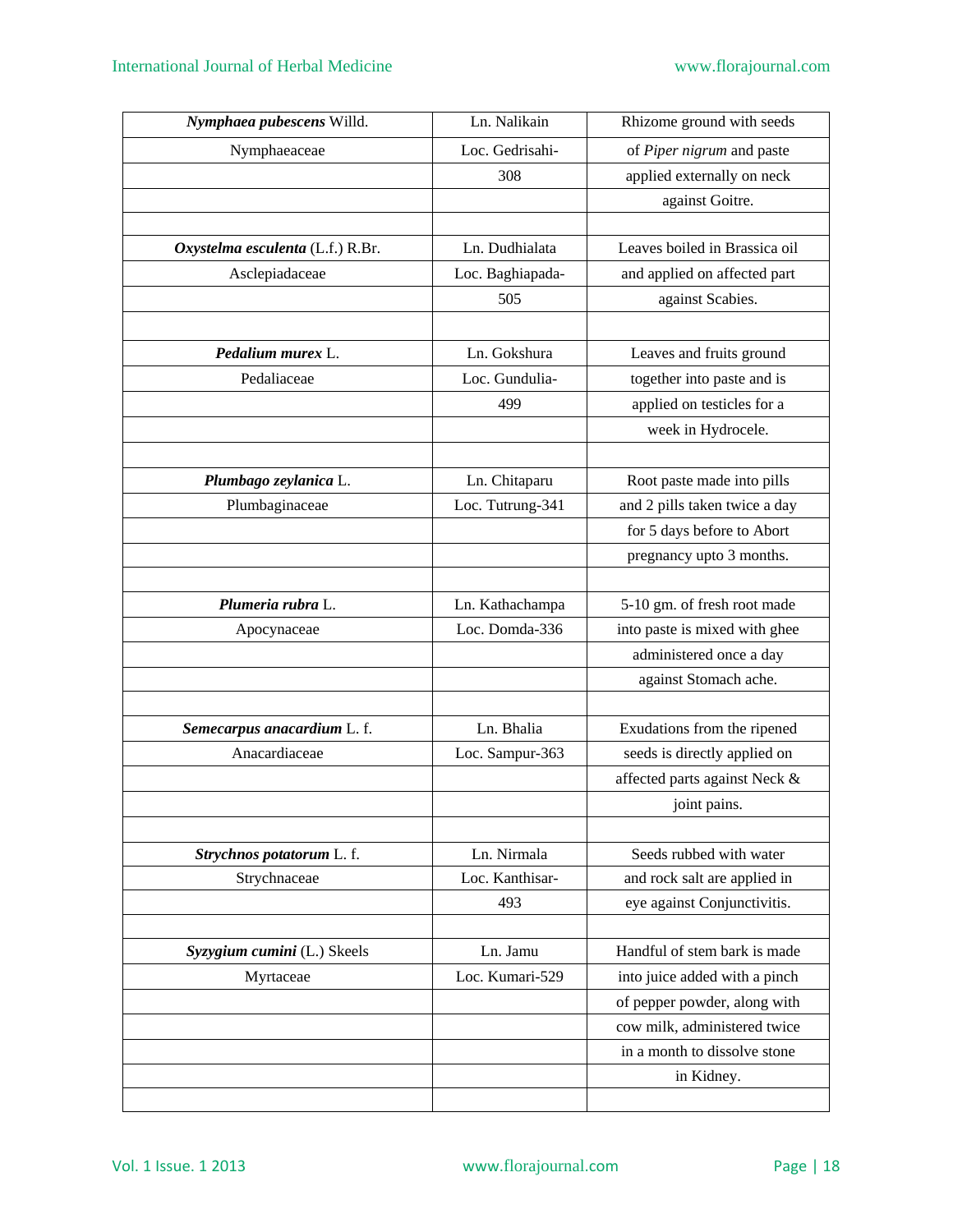| Tamarindus indica L.                     | Ln. Kaiyan         | Ruptured seed is applied on    |
|------------------------------------------|--------------------|--------------------------------|
| Caesalpiniaceae                          | Loc. Hinjol- $395$ | Snake bite.                    |
|                                          |                    |                                |
| <b>Tylophora indica</b> (Burm. f.) Merr. | Ln. Intrudia       | 100 gm. leaves & roots made    |
| Asclepiadaceae                           | Loc. Gadimunda-    | into paste, 1-2 spoonful taken |
|                                          | 411                | orally with milk twice a day   |
|                                          |                    | for 30 days against Asthma.    |

### **5. Discussions**

The use of plants for the existence of human being is as old a practice as the human race itself. The accumulation of knowledge of plant use however co-evolved with human civilization through the experimental use of plants, generation after generation. The results of the present study revealed that wild plants and their parts are widely used for different diseases. Tribal people have remarkable detailed knowledge of species identity and characteristics. Out of 62 tribes notified as scheduled for the state of Odisha, as many 25 are found in the district. A careful scrutiny reveals that the bulk of population belongs to Kondh. Some major ailments and diseases such as cancer, heart diseases, kidney-stones, skin diseases, abortion inducing drugs, respiratory diseases etc were being effectively treated using traditional knowledge and locally available plant resources. *Ficus racemosa* and *Catharanthus roseus* are used to treat cancer, *Coccinea grandis* is used to treat heart complaints, *Butea monosperma* and *Syzygium cumini* are used to treat kidneystones, *Geniosporum tenuiflorum* and *Tamarindus indica* are used against poisonous bite.

In this study 35 plant species belonging to 27 families have been recorded. Many plant species belonging to families of Acanthaceae, Asclepiadaceae and Apocynaceae are frequently used. Healers in the area diagnose disease based on symptoms but sometimes they may also associate it to spirit. Therefore, preparation

of medicines and treatment of diseases are sometimes accompanied by rituals. Tribal practitioner use plant products raw or taken as decoction\ infusion and paste. The most important aspect of the tribals in this region is that fresh plant material is used for the preparation of medicine. From this study it is clear that Boudh tribal possess innate ability to discern the character of plants and exploit the plant resources to meet their health care needs.

#### **6. Conclusion**

Due to the growing importance of ethnobotanical studies, it is necessary to collect the informations about the knowledge of traditional medicines, preserved in tribal and rural communities of various parts of Boudh before it is permanently lost. The anthropogenic unsustainable activities such as deforestation, habitat destruction, urbanization etc. may pose a serious threat to species. Hence, priority should be given to the following three measures.

- 1. Investigation related to taxonomy, chemical screening and documentation of the useful species and their habitats;
- 2. Initiation of conservation action works with appropriate measures involving local participation;
- 3. Implementation of awareness activities with integrated approach for sustainable development.

#### **7. Acknowledgements**

We are thankful to the D.F.O. of Nayagarh, Boudh and Range officers for their co